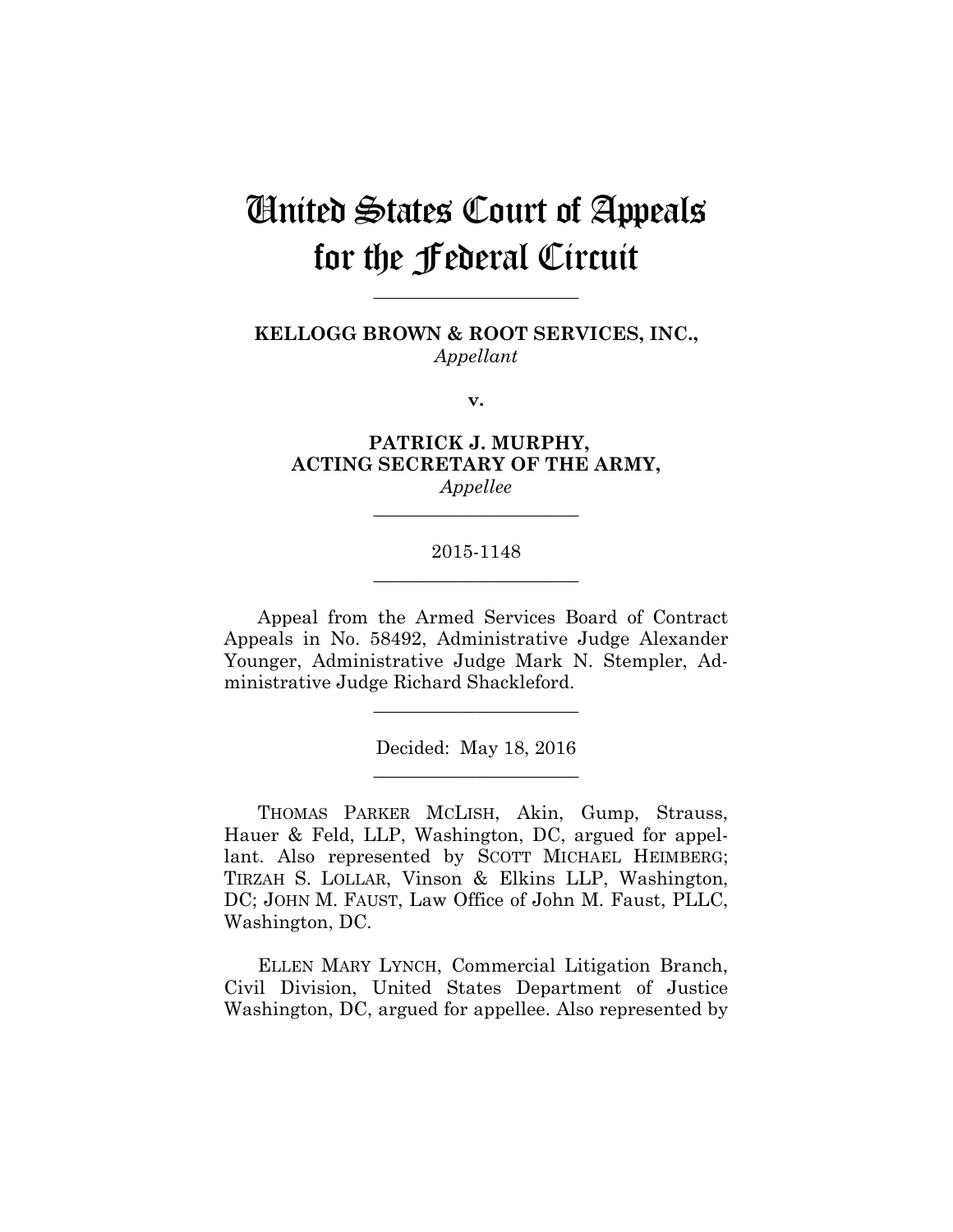BENJAMIN C. MIZER, ROBERT E. KIRSCHMAN, JR., BRYANT G. SNEE.

**\_\_\_\_\_\_\_\_\_\_\_\_\_\_\_\_\_\_\_\_\_\_** 

Before NEWMAN, O'MALLEY, and CHEN, *Circuit Judges.*

# NEWMAN, *Circuit Judge.*

<u>.</u>

The only issue on this appeal is whether the six-year statute of limitations of the Contract Disputes Act had run for this claim. The claim was filed by Kellogg Brown & Root Services, Inc. (KBR) for costs incurred by KBR for work done by its subcontractor in performing a contract with the Army to construct dining facilities and to provide meal and related services for troops in Iraq. On the Army's motion, the Armed Services Board of Contract Appeals (ASBCA or Board) dismissed KBR's claim for lack of subject matter jurisdiction, holding that the period of limitations had run before KBR filed this claim.1 The claim was filed on May 2, 2012; thus, the critical date of accrual for limitations purposes is May 2, 2006.

On review of the premises and the applicable law, we conclude that the Board erred in law and on the application of law to the undisputed facts. We conclude that the KBR claim had not accrued, for limitation purposes, before May 2, 2006. The Board's dismissal is reversed; we remand for determination of the merits of the claim.

### **BACKGROUND**

In summary: on December 14, 2001, the Army and KBR entered into a cost-plus-award-fee contract under the Logistics Civil Augmentation Program. KBR subcon-

<sup>1</sup> *Kellogg Brown & Root Servs., Inc. v. Dep't of the Army*, ASBCA No. 58492, 14-1 BCA ¶35,713 ("Board Op.").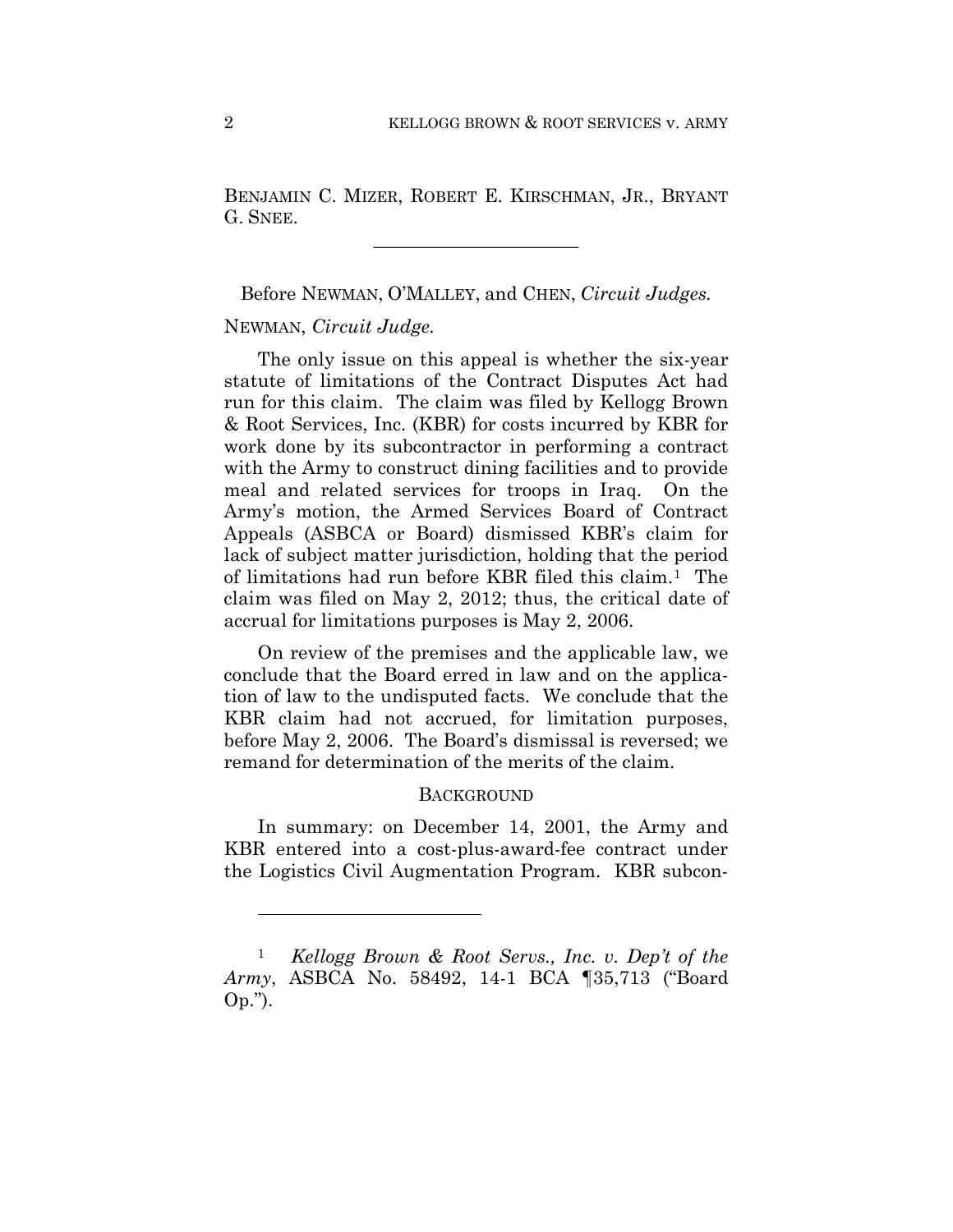tracted with a joint venture between The Kuwait Company for Process Plant Construction & Contracting K.S.C. and Morris Corporation (AUST) PTY Ltd. (KCPC/Morris), to implement certain work release orders for construction of dining facilities and provision of food services at two locations in Iraq. On July 31, 2003, KBR terminated the subcontract for "fail[ure] to bring conditions to full contract performance as of 31 July, 2003," as required by the subcontract. Army Br. at 4. KCPC/Morris disputed the termination, and, at KBR's request, also continued performance until transition to a new subcontractor on September 12, 2003.

The ensuing determination of reimbursable costs and termination conditions included a suit filed in 2004 by KCPC/Morris against KBR in the United States District Court for the Eastern District of Virginia, in which KCPC/Morris stated (and KBR disputed) that an oral settlement had been reached and sought its enforcement. On January 24, 2005, KBR and KCPC/Morris entered into a written agreement, described by the Board as follows:

[T]he parties divided KCPC/Morris' costs into two groups: (a) the "Settlement Amount" of \$17,400,000; and (b) KCPC/Morris' costs incurred and profit related to its performance under the Master Agreement and the termination of the Work Releases . . . including overhead, G&A, profit and certain costs incurred in preparing requests for payment to the U.S. Government.

Board Op. at 3. This agreement also converted the default termination into a termination for convenience. *Id*.

The group (a) "Settlement Amount" of \$17,400,000 was paid, and is not at issue. This CDA action concerns only the group (b) component. For the group (b) costs, the agreement stated that KBR and KCPC/Morris would cooperate "to prepare a well-supported invoice or invoices to the U.S. Government," the agreement also stating that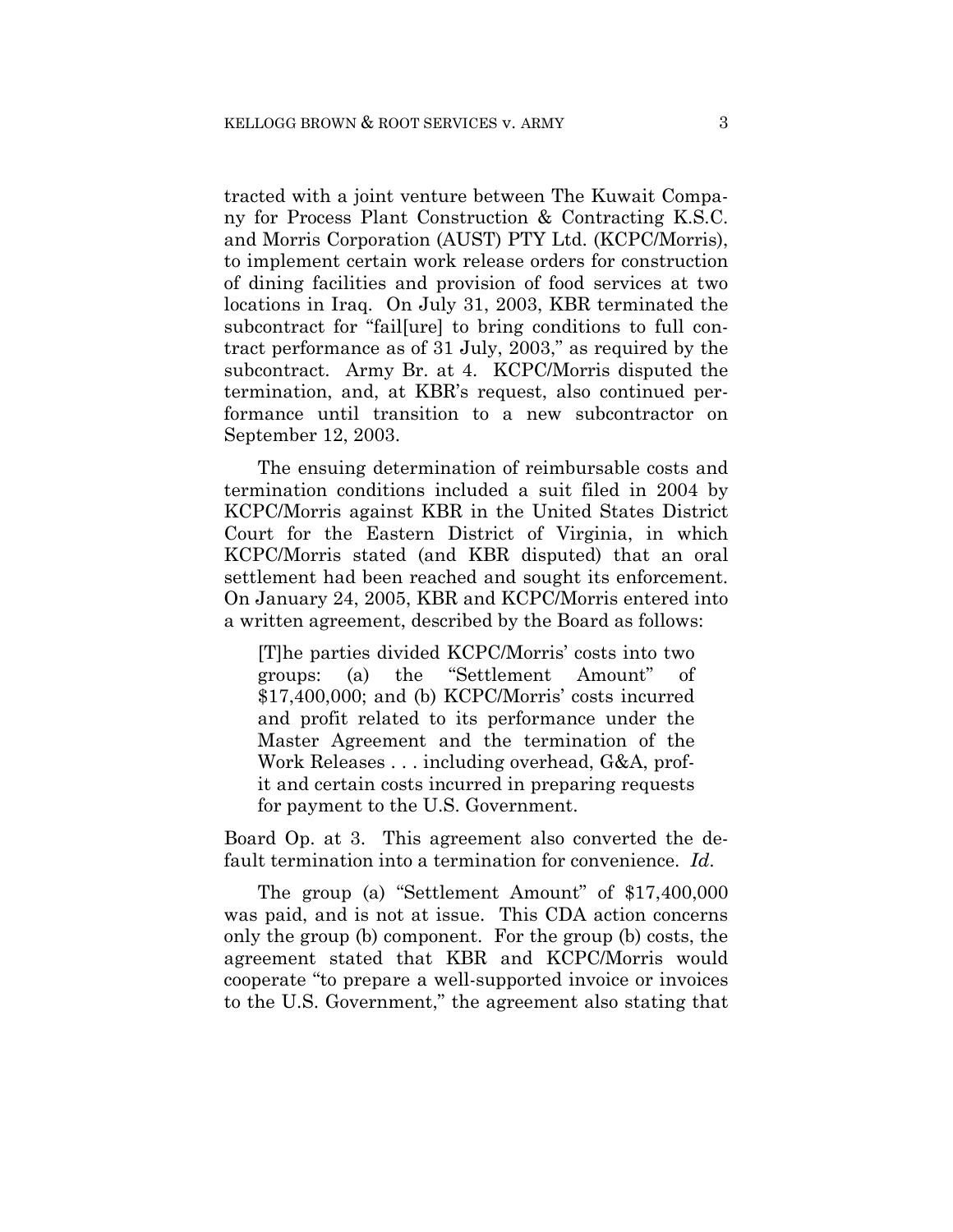"[i]n no event shall KBR submit an invoice to the Government for any portion of the JOINT VENTURE's costs that KBR does not believe is supportable." 2005 Settlement Agreement at 4.

On August 26, 2006, KCPC/Morris submitted to KBR a certified claim for the "outstanding payments, costs and lost profit associated with the termination for convenience by [KBR] of the [] contract." Army Br. at 5. On November 3, 2006, KBR forwarded KCPC/Morris' claim to the Army, with a letter stating that KBR "does not certify or comment to the validity of these costs and does not have any other supporting documentation for validation." Letter from Senior Manager, Contracts, KBR, to Chief, LOGCAP Branch, Department of the Army (Nov. 3, 2006) ("KBR Letter").

The Army responded to KBR on May 30, 2007, stating that "it is KBR's management responsibility to negotiate or discuss claims with its subcontractors and the Army does not comment in advance as to whether a claim or certain costs are appropriate. Therefore, the Army will not meet with, or correspond directly with KBR's subcontractors." *See* Board Op. at 5 (quoting Army Sustainment Command Letter to KBR (May 30, 2007)). The Army refused to consider the submitted information, and directed KBR to "settle a claim by its sub with the sub, then bill the government." E-mail from Chief, Contracting Division, Logistics Civil Augmentation Program, Army Sustainment Command, to Senior Manager, Contracts, Kellogg Brown and Root, "RE: Request for additional information regarding draft settlement" (July 19, 2007) ("Army Email").

On October 10, 2007, KBR "sponsored" the KCPC/Morris claim, followed by certification of the claim by letter dated January 10, 2008. On September 8, 2010, KBR withdrew the claim, stating that "[u]pon further review of the data provided by KCPC/Morris, KBR has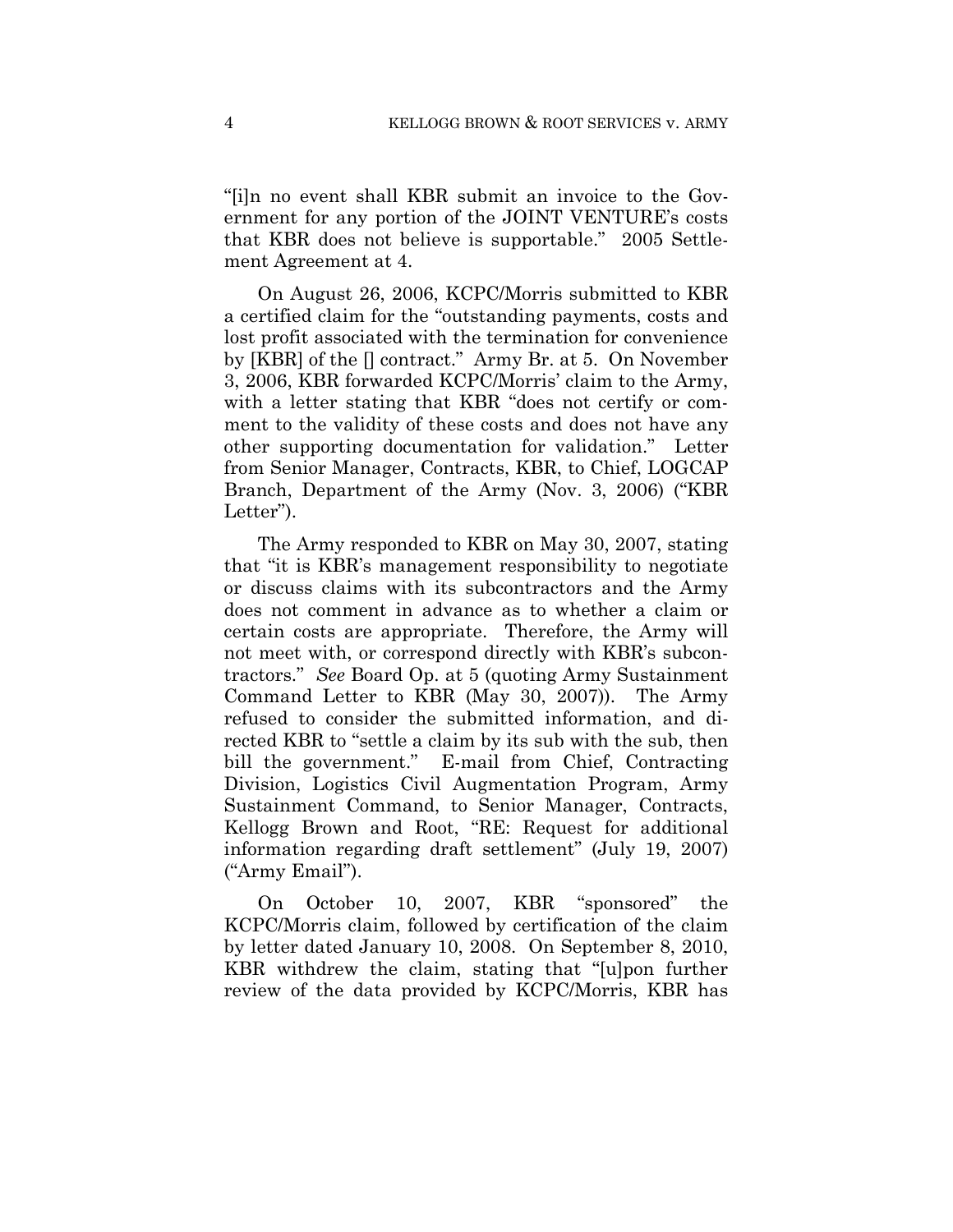determined that this constitutes a business dispute between KBR and KCPC/Morris and should be resolved in accordance with KBR's subcontract with KCPC/Morris." Letter from Senior Manager, Contracts, Kellogg Brown and Root, to Army Contracting Command, "Subject: DAAA09-02-D-0007: Subcontractor Claim KCPC/Morris." The record before us does not provide details, but KBR states that the asserted costs were eventually reduced by about \$2.1 million. KBR Br. 20.

On August 4, 2011, KCPC/Morris filed suit against KBR in the United States District Court for the Eastern District of Virginia, stating in its complaint that "KBR allowed [KCPC/Morris' claim] to languish with the Government, . . . and then inexplicably withdrew the entire claim in September 2010 without consulting KCPC/Morris. . . . KBR has failed to submit and pursue the portions of the claim it concedes are well supported . . . ." Compl. at 2, *Kuwait Co. for Process Plant Const. & Contr. v. Kellogg, Brown & Root Servs., Inc.,* 1:11-cv-824-CMH/TRJ, (E.D. Va. August 4, 2011). This suit was withdrawn after KBR and KCPC/Morris entered into an agreement dated February 17, 2012, for payment to KCPC/Morris of \$10,464,493, which the Board summarized as for "construction costs, equipment, expenses such as medical care and travel, meals served, overhead and G&A, profit, and termination settlement costs." Board Op. at 4–5. On May 2, 2012, KBR filed a certified claim with the Army for this amount. The contracting officer did not act on the claim, thereby placing it in "deemed denied" status. KBR then appealed to the Board.

The Army moved to dismiss, stating that the six-year CDA statute of limitations had run. The Board granted the motion, finding alternative dates for the accrual of the claim, both dates before the critical limitations date of May 2, 2006. The Board found, first, that the claim accrued on September 12, 2003, the date when KCPC/Morris ended its work under the subcontract; and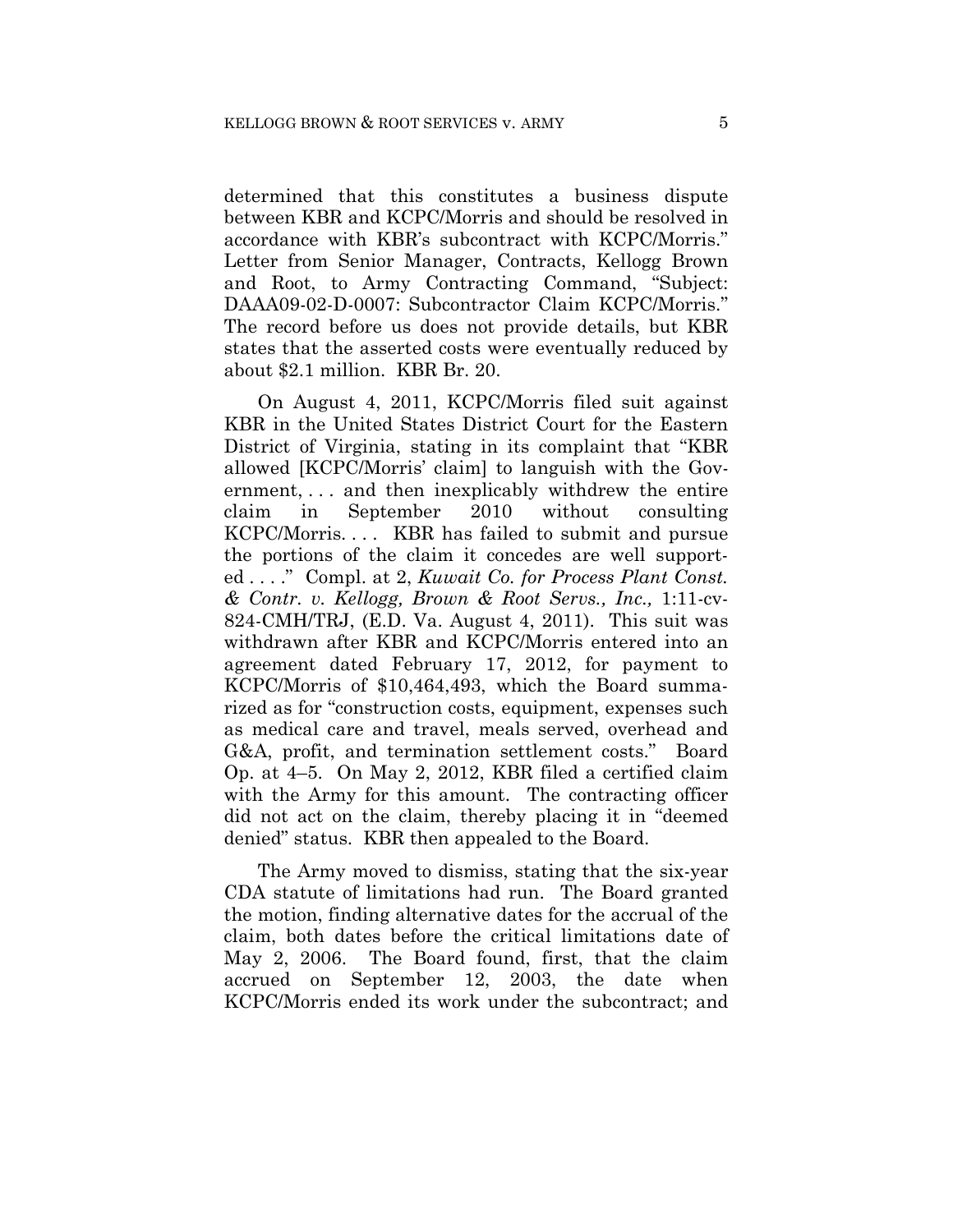alternatively on January 24, 2005, when KBR and KCPC/Morris agreed to cooperate to present an invoice to the Army for costs above the "Settlement Amount" of \$17.4 million. The Board held that there was no basis for equitable tolling of the limitations period. Board Op. at 10–11 ("With a record that reflects such lengthy time gaps as this . . . , we cannot say that KBR has actively pursued its remedies. In addition, [the record] does not support any conclusion of trickery or other misconduct.") (internal quotations marks omitted). This appeal followed.

# **DISCUSSION**

The limitations period is determined in accordance with the Contract Disputes Act (CDA), which provides that a claim "shall be submitted within 6 years after the accrual of the claim." 41 U.S.C.  $\S 7103(a)(4)(A)$ . We start with the Board's ruling that the claim accrued on the date the subcontractor ended its work.

# *"Accrual" When Subcontractor Work Ended On September 12, 2003*

The FAR defines "accrual" of a contract claim as:

the date when all events, that fix the alleged liability of either the Government or the contractor and permit assertion of the claim, were known or should have been known. For liability to be fixed, some injury must have occurred. However, monetary damages need not have been incurred.

48 C.F.R. § 33.201. Precedent elaborates that whether and when a CDA claim accrued is determined in accordance with the FAR, the conditions of the contract, and the facts of the particular case. *Parsons Global Servs. v. McHugh,* 677 F.3d 1166, 1170 (Fed. Cir. 2012) ("we evaluate whether a particular request for payment amounts to a claim based on the FAR implementing the CDA, the language of the contract in dispute, and the facts of each case."); *James M. Ellett Constr. Co. v. United States*, 93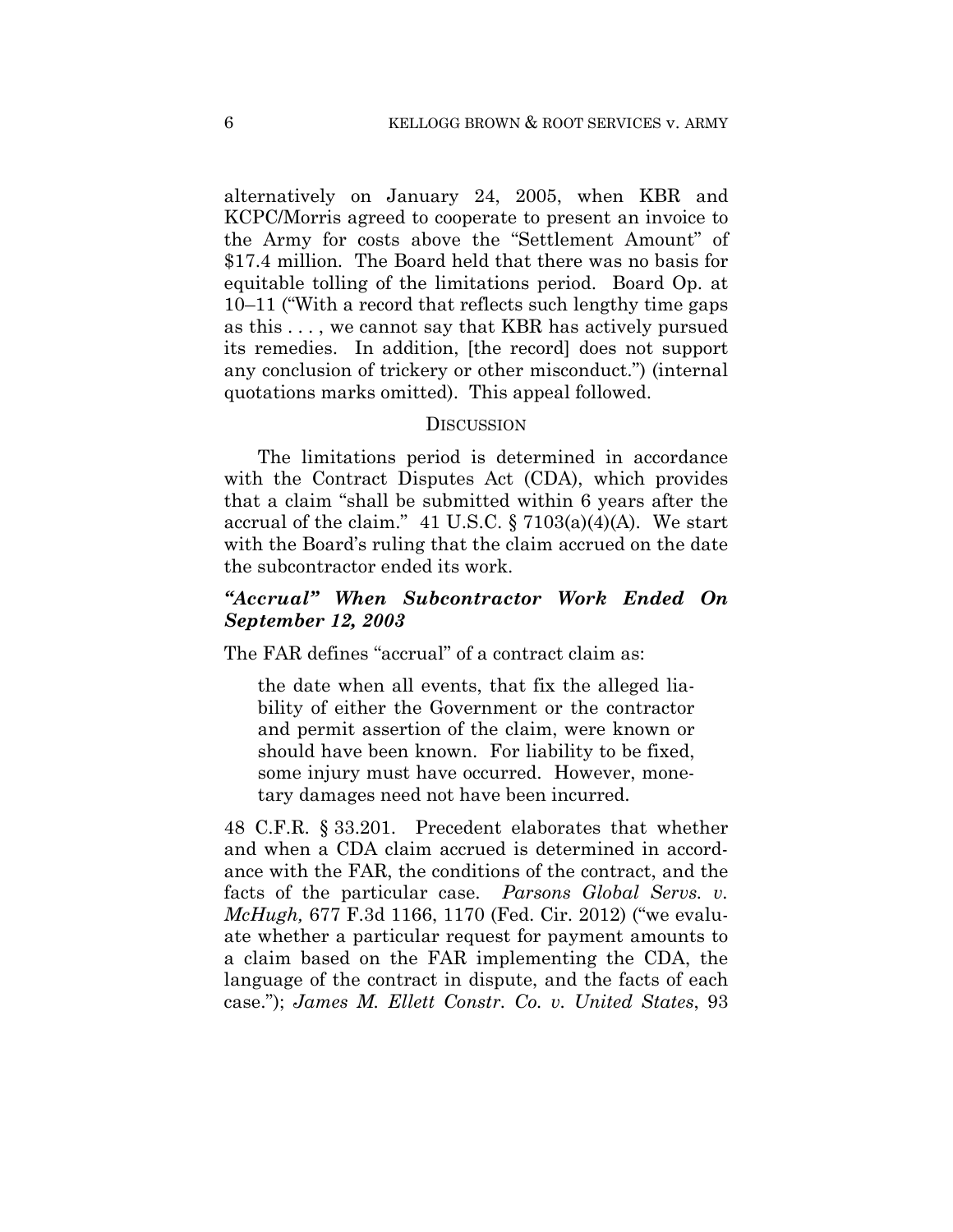F.3d 1537, 1542 (Fed. Cir. 1996) (the existence of a CDA claim "is based on the FAR definition of a claim, the contract language, and the facts of the case"); *Reflectone, Inc. v. Dalton*, 60 F.3d 1572, 1575 (Fed. Cir. 1995) (en banc) ("we must assess whether a particular demand for payment constitutes a claim, based on the FAR implementing the CDA, the language of the contract in dispute, and the facts of the case.").

The Board reasoned that "liability was fixed" on September 12, 2003, because the claim was for the "alleged entitlement to the net costs of performance of the terminated KCPC/Morris subcontract, including costs for construction of sites C-1 and C-2, meals served, overhead, G&A and profit (statement 19)." Board Op. at 7. KBR responds that until the amount of payment to be requested of the Army was determined, the claim had not come into existence and thus could not accrue. KBR points to the Army's requirement that KBR resolve all subcontractor issues in order to "permit assertion of the claim." FAR § 33.201. "Claim" is defined as:

"Claim" means a written demand or written assertion by one of the contracting parties seeking, as a matter of right, the payment of money in a sum certain, the adjustment or interpretation of contract terms, or other relief arising under or relating to the contract. However, a written demand or written assertion by the contractor seeking the payment of money exceeding \$100,000 is not a claim under 41 U.S.C. chapter 71, Contract Disputes, until certified as required by the statute. . . .

#### 48 C.F.R. § 2.101; *see also id.* § 52.233-1(c)(same).

Fixing the date of accrual of a claim requires first that there is a "claim" as defined in the Contract Disputes Act and associated Regulations. KBR states that "a sum certain" could not have been demanded or asserted on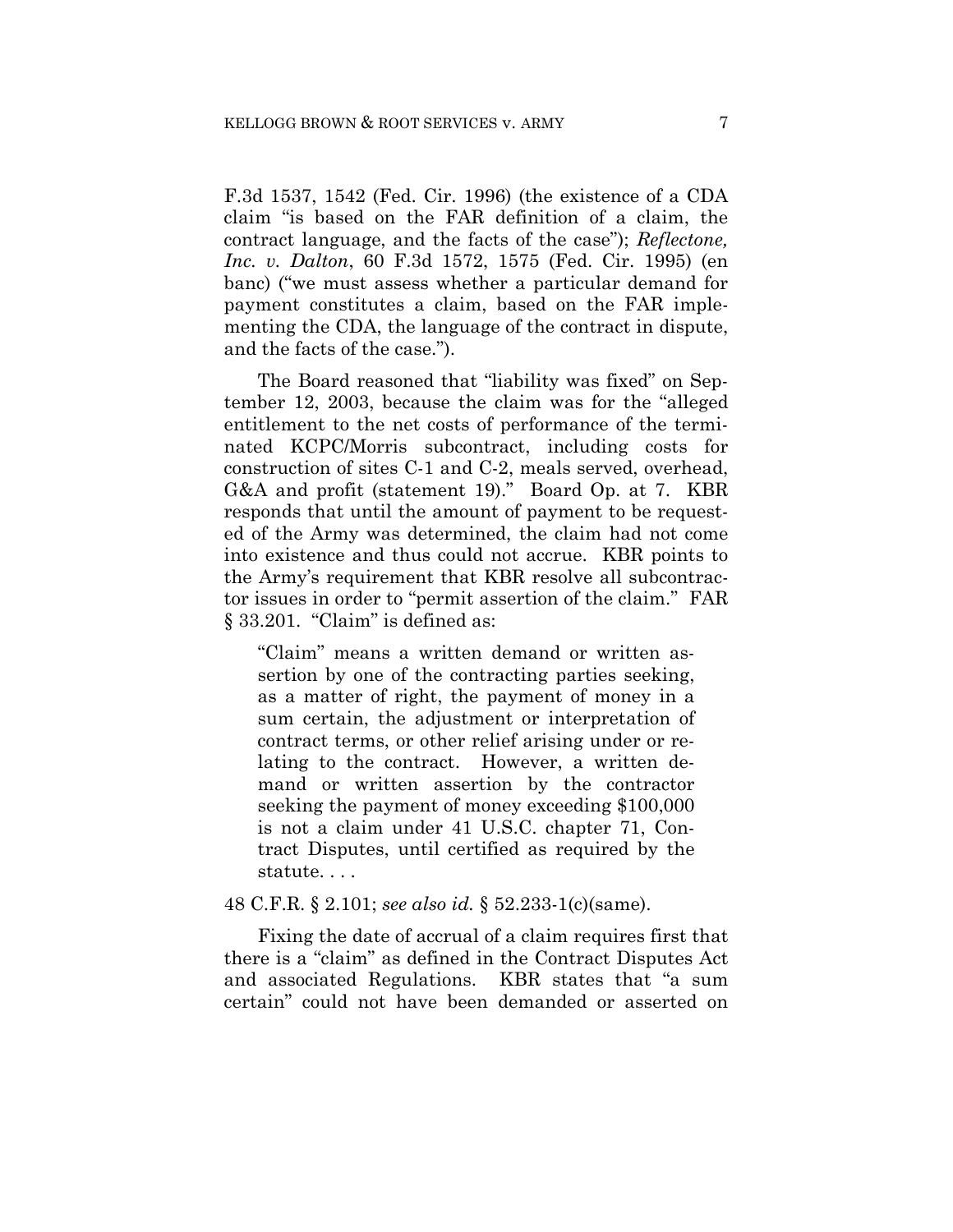September 12, 2003, because the reimbursable costs and profit entitlements were not then known, and in view of disputes including termination conditions, could not reasonably have been known. KBR states that until KCPC/Morris sent KBR its documented and certified claim on August 26, 2006 (after the critical date of May 2, 2006), there was not a basis for determining the "sum certain" that is required for a CDA claim. KBR points out that the Army refused to consider the KCPC/Morris certified claim when forwarded by KBR, and that the Army required KBR to resolve all issues with the subcontractor: "KBR is required to settle a claim with the subcontractor, then bill the government." *See* Army Email.

The Army does not state that the amount of the claim was reasonably known in 2003 or 2005; the Army's argument is that liability was "fixed" by KBR's cost-reimbursal contract with the Army, although the amount of the liability was not established. Army Br. at 12–15 ("Even though the exact amount of money that KBR owed KCPC/Morris had not yet been established . . .[,] KBR's liability to KCPC/Morris was fixed because KBR knew that it owed KCPC/Morris money. . . . When KCPC/Morris' claim accrued against KBR, so too did KBR's claim accrue against the government."). However, by FAR definition, a "claim" for "the payment of money" does not "accrue" until the amount of the claim, "a sum certain," FAR § 2.101, is "known or should have been known," *id*. § 33.201.

In *Parsons Global*, this court observed that determination of whether a claim accrued is based on the particular circumstances. 677 F.3d at 1170 ("we evaluate whether a particular request for payment amounts to a claim based on . . . the facts of each case."). KBR states that it did not have sufficient information to request a sum certain until KCPC/Morris first presented its claim to KBR on August 26, 2006, after the critical date. The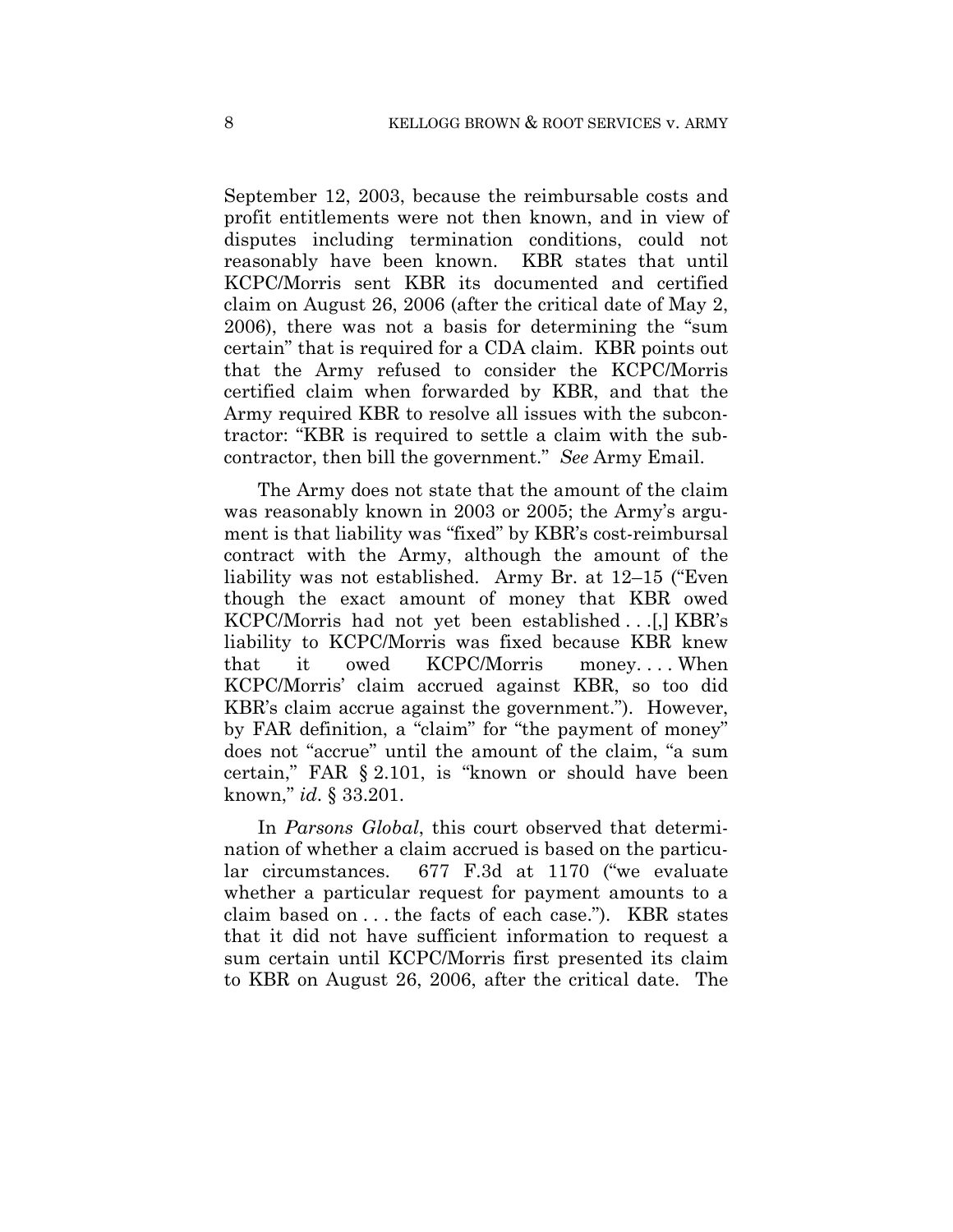Board did not find otherwise, and the Army does not argue otherwise.

Instead, the Board adopted the theory, presented by the Army, that the payment of the remaining subcontractor costs was a "non-routine" request for payment, and thus accrued as of the date the subcontractor ended its work, on September 12, 2003. *Reflectone,* explains the distinction between routine and non-routine requests for payment in CDA matters: "A routine request for payment is made under the contract, not outside it," 60 F.3d. at 1575, while a non-routine request seeks "compensation because of unforeseen or unintended circumstances," *id.* at 1577. The Board held that any termination of a subcontract is unforeseen or unintended, and therefore produces the immediate accrual of any compensation owed. Board Op. at 10.

The Board's holding is a misapplication of so-called "non-routine" requests. The origin of this rule, as explained in *James M. Ellett,* 93 F.3d at 1543, is to permit a contractor that has been injured by "some unexpected or unforeseen action on the government's part that ties it to the demanded costs," in the words of *Parsons Global,* 677 F.3d at 1171, to seek immediate payment of any damages flowing from the government's action. Termination of a subcontractor by the prime contractor is not a *per se* "unexpected or unforeseen government action" that permits and requires an immediate claim by the prime contractor. The Army does not argue otherwise.

Whether a request for payment is deemed routine or non-routine in the context of accrual of a CDA claim against the government is "dependent on the circumstances in which the requested costs arose." *Id*. at 1170. KBR states that the group (b) costs for which payment is requested are the routine costs of performance and termination, and did not arise from unexpected government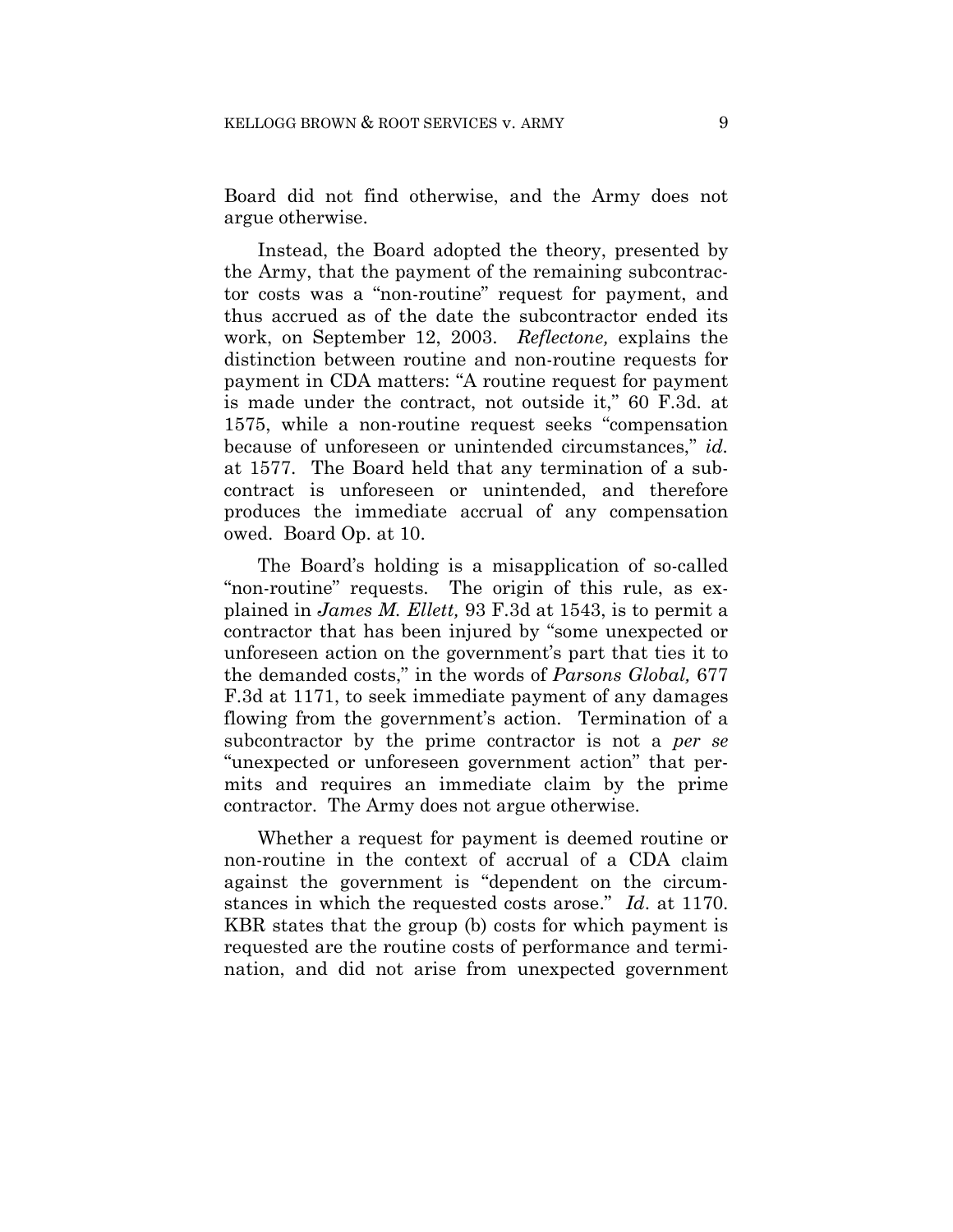action, but from subcontractor inadequacy in performance of its obligations under the subcontract.

The Army argues that KBR's November 3, 2006 letter to the Army (after the critical date) was a "non-routine" request for payment, for this letter states that KBR "does not certify or comment to the validity of these costs and does not have any other supporting documentation for validation." *See* KBR Letter. However, the Army refused to accept this letter as a "claim," either routine or nonroutine.

KBR states that whether its November 3, 2006, letter forwarding the KCPC/Morris claim is viewed as a "routine" or "non-routine" request is irrelevant to the limitations issue, for it occurred after the critical date of May 2, 2006. We agree that this letter did not retrospectively convert the termination date of September 12, 2003, into the "accrual" of a "claim" that was not even arguably presented until after the critical limitations date.

In other, related situations, precedent illustrates that the limitations period does not begin to run if a claim cannot be filed because mandatory pre-claim procedures have not been completed. *See Crown Coat Front Co. v. United States,* 386 U.S. 503, 510-12 (1967) (pre-CDA case, finding that the government contractor's claim "first accrued . . . upon the completion of the administrative proceedings contemplated and required by the provisions of the contract"). Here, the Army required that KBR resolve disputed costs with the subcontractor before KBR could present a claim for reimbursement of those costs. *See Bay Area Laundry and Dry Cleaning Pension Trust Fund v. Ferbar Corp. of Calf., Inc.,* 522 U.S. 192, 200–01 (1997) (rejecting as "inconsistent with basic limitations principles" the position that a limitations period can commence when the claimant's suit would be premature because required pre-suit procedures had not taken place).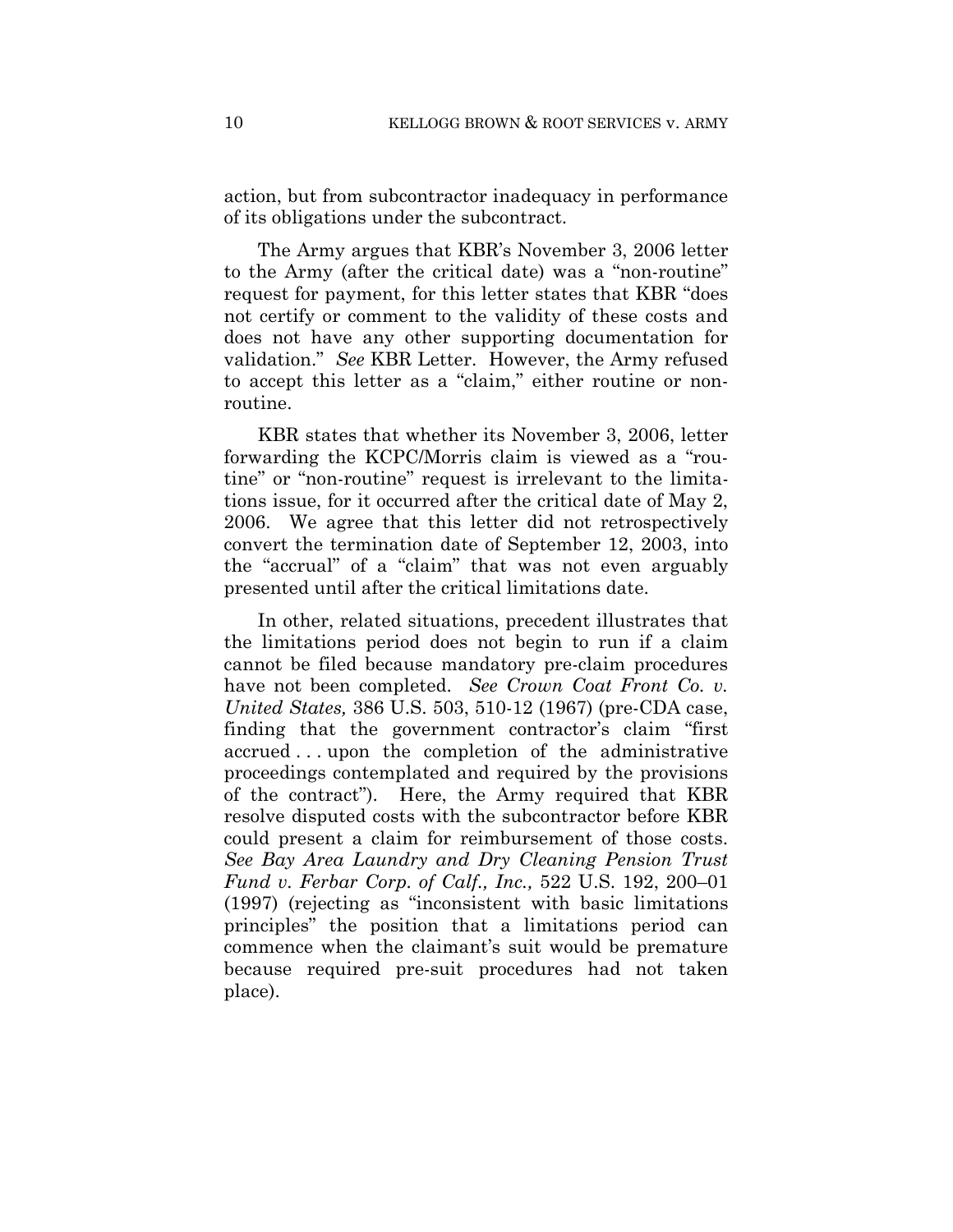The Army also states that the *Severin* Doctrine requires that this claim accrued on September 12, 2003. That is not an apt application of *Severin v. United States*, 99 Ct. Cl. 435 (1943), where the court held that "if plaintiffs had proved that they, in performance of their contract with the government[,] become liable to their subcontractor for damages which the latter suffered, that liability, though not yet satisfied by payment, might well constitute actual damages to plaintiffs and sustain their suit." *Id*. at 443. The Army states that "*Severin* describes precisely the situation that we have here—KBR became liable to its subcontractor for damages that the subcontractor suffered because of KBR's default termination decision." Army Br. 13.

The Army argues, "When KCPC/Morris' claim accrued against KBR, so too did KBR's claim accrue against the government." *Id*. at 14. *Severin* does not so hold. The prime contractor may indeed be liable for damages that the prime inflicts on the subcontractor. However, *Severin* does not hold that the date of "accrual" of the prime's claim against the government is the date of termination of the subcontractor. Accrual in accordance with FAR § 33.201 does not occur until KBR requests, or reasonably could have requested, a sum certain from the government. As the Army repeatedly told KBR here, it would not consider any of KBR's submissions until after resolution of the subcontractor issues.

The Army also argues that the government's exposure in "pass-through" suits for subcontractor claims is limited to the amount of the prime contractor's liability for the subcontractor's costs. Accepting this position for this case, it does not follow that KBR's claim against the government accrued before the subcontractor submitted its certified claim to KBR. *Severin* is concerned with liability among government, contractor, and subcontractor, *see* 99 Ct. Cl. at 443, not with dates of "accrual" of "claims" as defined by the FAR. And the *Severin* Doctrine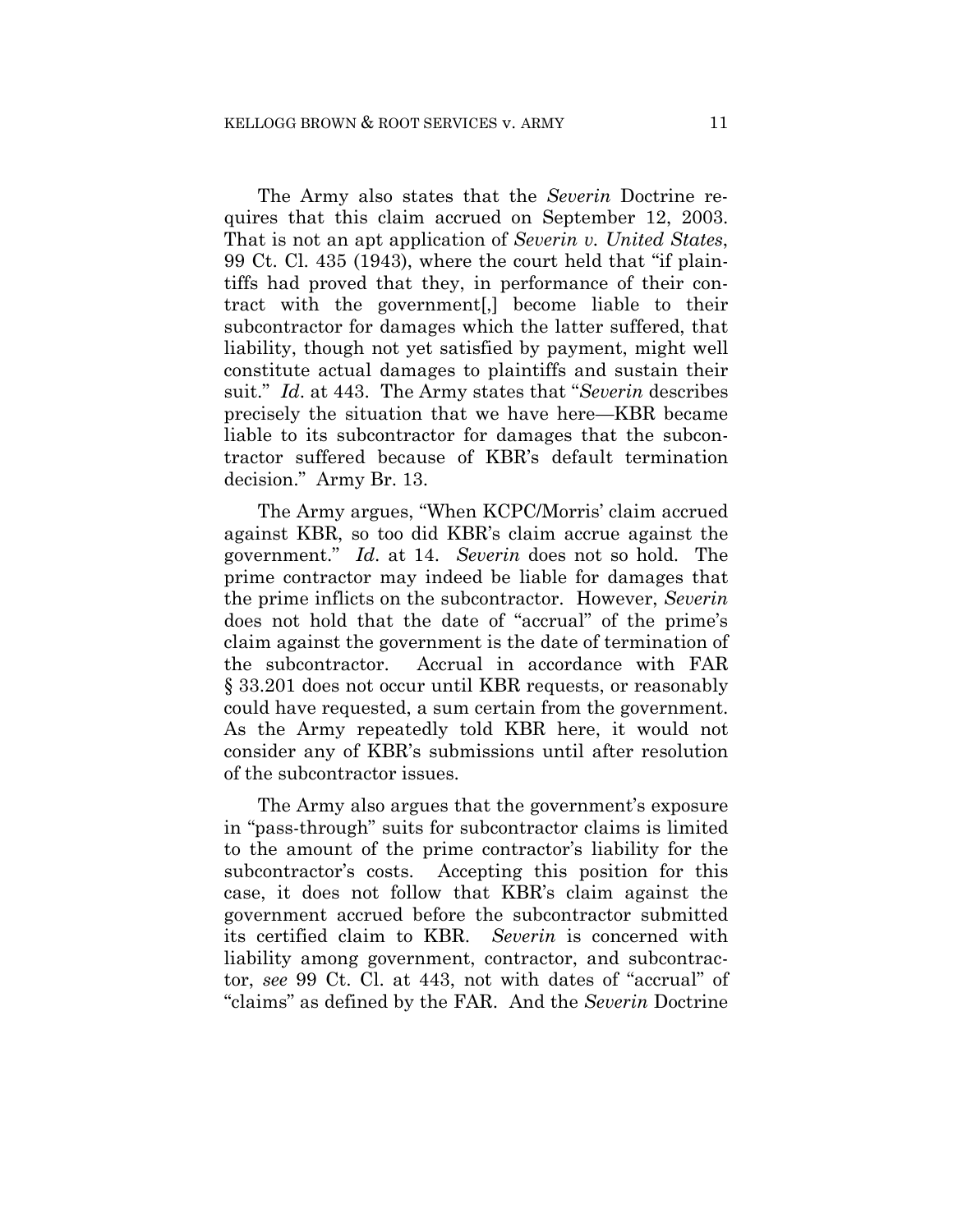is directed to liability resulting from government action harming the subcontractor.

KBR criticizes the Army's position that prime contractors have ripe CDA claims against the government at the moment that dispute arises with a subcontractor, even if the government is not involved in the dispute; even if, as here, the Army required KBR to resolve its subcontractor issues before the Army would consider the claim. KBR states that the Board's ruling and the Army's position would require cost-reimbursement contractors to request payment of subcontractor costs while those costs are under dispute, lest the prime contractor lose the right to recover those costs. KBR correctly observes that the CDA does not require the filing of protective claims related to subcontractors while those claims are being resolved between the prime and sub.

We conclude that the Board erred in holding that because subcontract activity by KCPC/Morris ended on September 12, 2003, the KBR claim for group (b) costs accrued on that date.

#### *Alternate Accrual in January 2005*

The Board held alternatively that KBR's claim accrued when, "in January 2005, KBR had sufficient actual knowledge to enter into a written settlement agreement segregating subcontract costs into a 'Settlement Amount' and other costs above that amount." Board Op. at 8.

This appeal relates only to the "other costs" above the Settlement Amount. The January 2005 agreement also established conversion from termination for default to termination for convenience, adding the need for KBR and the subcontractor to resolve the issue of lost profits. Indeed, the Army does not argue that "a sum certain" was known at the time the January 2005 agreement was entered.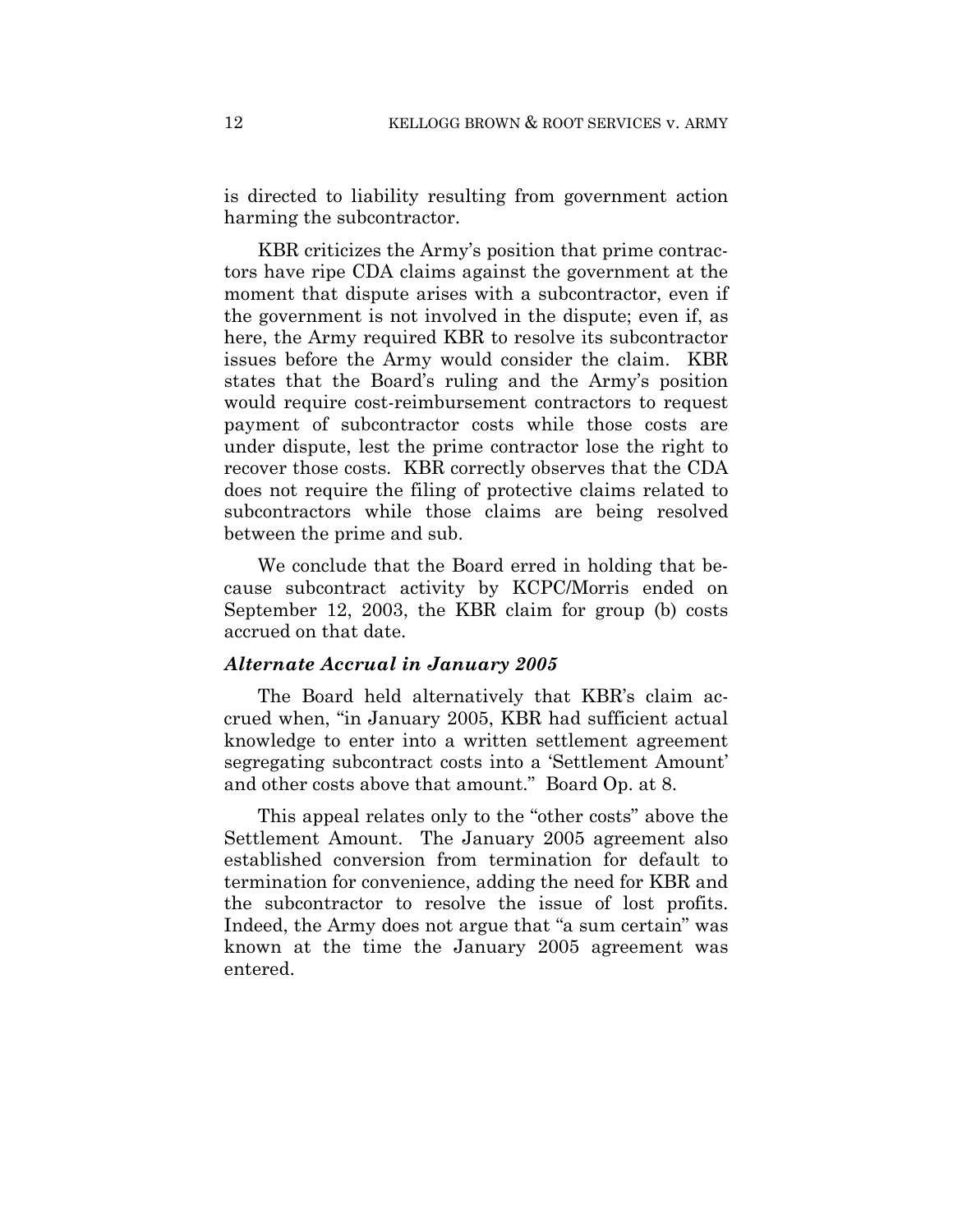In accordance with the FAR, KBR's claim for the "other costs" did not alternatively accrue when KBR and the subcontractor agreed to resolve these costs and cooperate to present a claim when the costs were resolved. We conclude that the Board erred in holding that KBR's claim accrued with the January 24, 2005 agreement.

#### *Other Arguments*

We have considered the other issues and arguments. We agree with the Board that KBR's withdrawn 2008 claim did not toll the limitations period, although this is irrelevant in view of our holding that this claim did not accrue before the critical date.

We take note of the Board's concern for the lengthy pendency of this claim, and the Board's suggestion that a contractor could indefinitely delay the accrual of its claim. KBR responds that the Allowable Cost and Payment clause of the Contract Disputes Act limits the time in which a contractor may seek reimbursement after a "physically complete contract" has been performed, citing 48 C.F.R. § 52.216-7(d)(5). KBR states that the FAR requires it to submit a "completion invoice or voucher," including "settled subcontract amounts," within 120 days after indirect cost rates are determined for all years of the contract, *id*., and KBR must then release the government from further liabilities and claims under the contract, except for specified claims and unknown claims, *id.* § 52.216-7(h). KBR points out that a contractor cannot postpone a request for payment either unilaterally or indefinitely. The Army does not argue otherwise. Nor does the Army argue that the cost-plus-award-fee contract between KBR and the government became a physically complete contract at any time prior to the filing of the claim.

The court has confirmed that the limitations period of the Contract Disputes Act is not jurisdictional. *See Sikorsky Aircraft Corp. v. United States*, 773 F.3d 1315 (Fed.